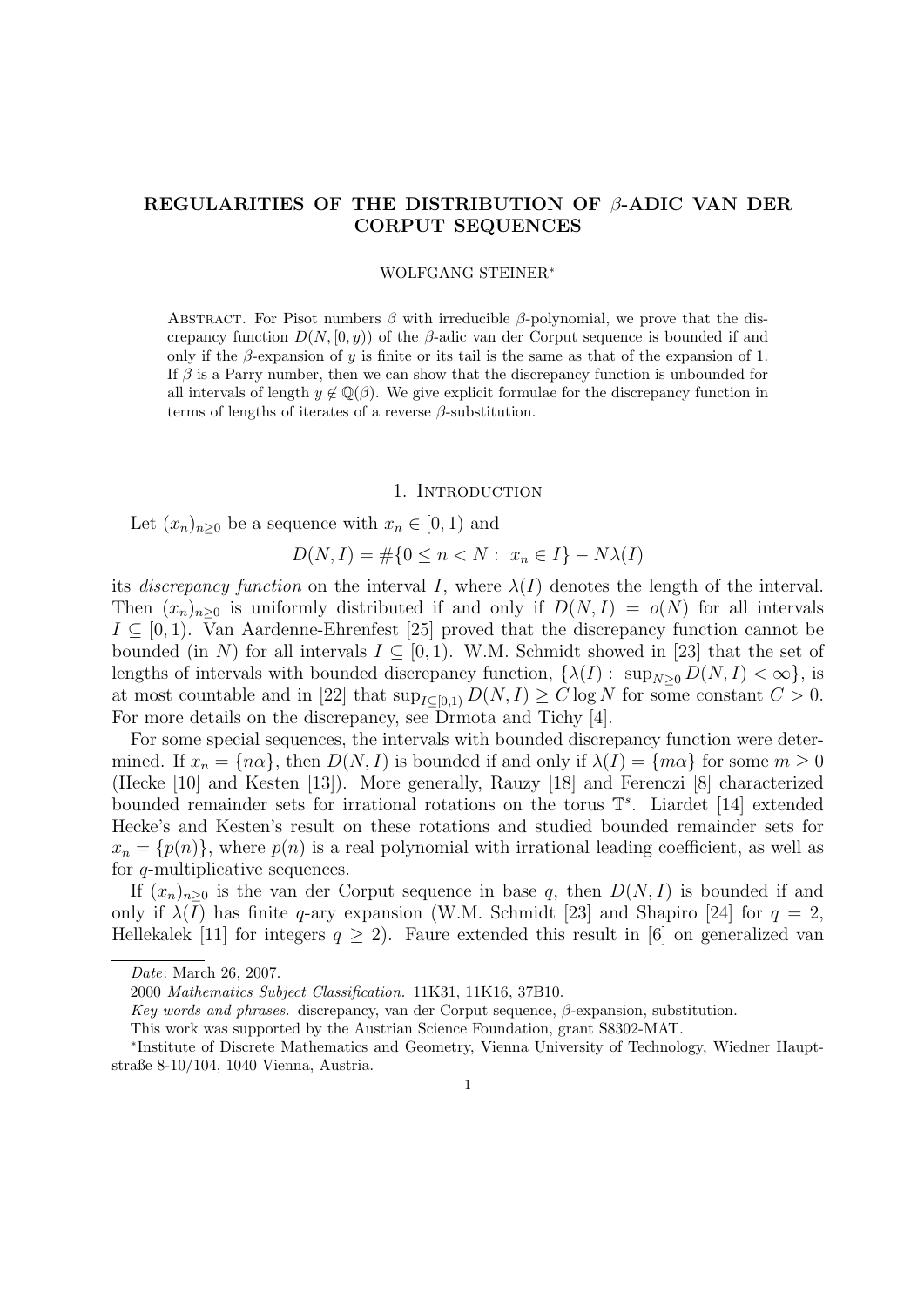der Corput sequences and recently in [7] on digital  $(0, 1)$ -sequences over  $\mathbb{Z}_q$  generated by a nonsingular upper triangular matrix where  $q$  is a prime number (see also Drmota, Larcher and Pillichshammer [3]). Hellekalek [12] considered generalizations of the Halton sequences in higher dimensions.

The aim of this article is to determine the intervals with bounded discrepancy function for the β-adic van der Corput sequences, which were introduced by Ninomiya [15] who proved that these sequences are low discrepancy sequences, i.e.  $\sup_{I\subset [0,1)} D(N, I) = \mathcal{O}(\log N)$ , if  $\beta$  is a Pisot number with irreducible  $\beta$ -polynomial.

For a given real number  $\beta > 1$ , the *expansion of 1* with respect to  $\beta$  is the sequence of nonnegative integers  $(a_j)_{j\geq 1}$  satisfying

$$
1 = .a_1 a_2 ... = \frac{a_1}{\beta} + \frac{a_2}{\beta^2} + \cdots
$$
 with  $a_j a_{j+1} ... < a_1 a_2 ...$  for all  $j \ge 2$ 

(Throughout this article, let  $\lt$  denote the lexicographical order for words.) For  $x \in [0, 1)$ , the  $\beta$ -expansion of x, introduced by Rényi [19] and characterized by Parry [16], is given by

$$
x = \epsilon_1 \epsilon_2 \ldots = \frac{\epsilon_1}{\beta} + \frac{\epsilon_2}{\beta^2} + \cdots \text{ with } \epsilon_j \epsilon_{j+1} \ldots < a_1 a_2 \ldots \text{ for all } j \ge 1.
$$

The elements of the *β-adic van der Corput sequence*  $(x_n)_{n>0}$  are the real numbers  $x \in$  $[0, 1)$  with finite  $\beta$ -expansion,

 $\{x_n : n \geq 0\} = \{\varepsilon_1 \varepsilon_2 \ldots : \varepsilon_j \varepsilon_{j+1} \ldots < a_1 a_2 \ldots \text{ for all } j \geq 1, \varepsilon_\ell \varepsilon_{\ell+1} \ldots = 0^\infty \text{ for some } \ell \geq 1\},\$ ordered lexicographically with respect to the (inversed) word ...  $\epsilon_2 \epsilon_1$ , i.e. for  $x_n = \epsilon_1 \epsilon_2 \ldots$ and  $x_{n'} = .\epsilon'_1 \epsilon'_2 \ldots$ , we have  $n < n'$  if we have some  $k \ge 1$  such that  $\epsilon_k < \epsilon'_k$  and  $\epsilon_j = \epsilon'_j$  for all  $j > k$ .

If the expansion of 1 is finite,  $a_1 a_2 \ldots = a_1 \ldots a_d 0^\infty$ , or eventually periodic,  $a_1 a_2 \ldots =$  $a_1 \ldots a_{d-p}(a_{d-p+1} \ldots a_d)^\infty$ , then  $\beta$  is a *Parry number* and it is the dominant root of the β-polynomial  $x^d - a_1 x^{d-1} - \cdots - a_d$  (with  $a_d > 0$ ) and  $(x^d - a_1 x^{d-1} - \cdots - a_d) - (x^{d-p} - a_d)$  $a_1x^{d-p-1} - \cdots - a_{d-p}$  (where p is assumed to be minimal) respectively. In this case, we obtain results for the discrepancy function.

**Theorem 1.** If  $\beta$  is a Parry number and  $D(N, I)$  is bounded (in N), then  $\lambda(I) \in \mathbb{Q}(\beta)$ .

Bertrand [1] and K. Schmidt [21] proved that all Pisot numbers (algebraic integers for which all algebraic conjugates have modulus  $\langle 1 \rangle$  are Parry numbers. If furthermore the β-polynomial is the minimal polynomial of β, then we can completely characterize the intervals  $[0, y)$  with bounded discrepancy function.

**Theorem 2.** If  $\beta$  is a Pisot number with irreducible  $\beta$ -polynomial, then  $D(N, [0, y))$  is bounded (in N) for  $y \in [0, 1)$  if and only if the β-expansion of y is finite or its tail is the same as that of the expansion of 1 with respect to  $\beta$ , i.e. if  $y = .y_1y_2...$  with  $y_ky_{k+1}... = 0^\infty$ or  $y_k y_{k+1} \ldots = (a_{d-p+1} \ldots a_d)^\infty$  for some  $k \geq 1$ .

Remark. Another way to formulate the condition on y is: the infinite  $\beta$ -expansion of y has the same tail as the infinite expansion of 1 (which is  $1 = .(a_1 ... a_{d-1}(a_d - 1))^{\infty}$  if  $1 = .a_1 \dots a_d$ .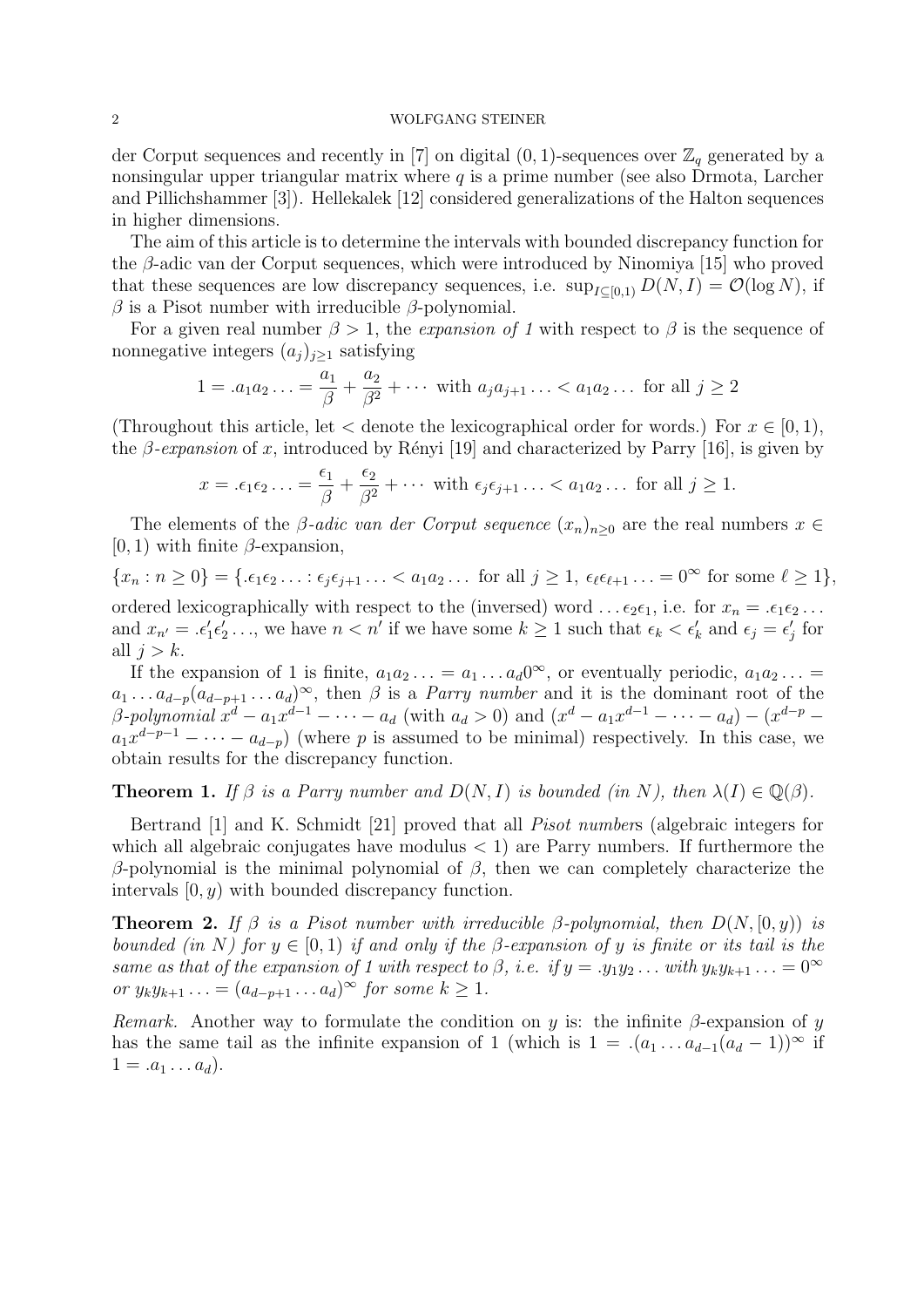The classification for general intervals I seems to be more difficult. Of course,  $D(N, [y, y'])$  is bounded if  $D(N, [0, y])$  and  $D(N, [0, y'])$  are bounded because of  $D(N, [y, y']) = D(N, [0, y']) - D(N, [0, y])$ . From the proof of Theorem 2 we see that  $D(N, [y, y'))$  is bounded if  $y = .y_1y_2...$  and  $y' = .y'_1y'_2...$  with  $y_ky_{k+1}... = y'_ky'_{k+1}...$  for some  $k \geq 1$ .

The boundedness of  $D(N, I)$  is not necessarily invariant under translation of the interval. E.g. for  $1 = .31^{\infty}$ ,  $D(N, [0, .1^{\infty}))$  is bounded, but  $D(N, [.1^{\infty}, .2^{\infty}))$  is unbounded. It is also possible that  $D(N, [y, y'))$  is bounded and  $D(N, [0, y'-y))$  is unbounded:  $D(N, [0, 2, 1))$  is bounded and  $D(N, [0, 1 - .02)) = D(N, [0, .2^{\infty}))$  is unbounded.

This article is organised as follows. In Section 2 we recapitulate some facts about number systems defined by substitutions (due to Dumont and Thomas [5]) and define a reverse  $\beta$ -substitution which determines  $x_n$ . Theorem 1 is proved in Section 3 similarly to Shapiro [24]. The remaining parts of Theorem 2 are proved in Section 4, where explicit formulae for the discrepancy function in terms of lengths of iterates of the reverse  $\beta$ -substitution are given.

### 2. Number systems defined by substitutions

2.1. Generalities. Let  $\sigma$  be a substitution on the alphabet  $\mathcal{A} = \{1, \ldots, d\}$ , i.e. a mapping from  $A$  into the set of nonempty finite words on  $A$ , which is extended to a mapping on words by concatenation,  $\sigma(ww') = \sigma(w)\sigma(w')$ . A sequence of words  $m_k, \ldots, m_1$  is called  $\sigma$ -b-admissible if we have a companion sequence of letters  $b_j$  with  $b_{k+1} = b$  such that  $m_j b_j \leq_p \sigma(b_{j+1})$  for all  $j \leq k$  (where  $w \leq_p w'$  means that w is a prefix of w'). For a given sequence  $m_k, \ldots, m_1$ , clearly the sequence  $b_k, \ldots, b_1$  is unique.

If  $\sigma(1) = 1w$  for some word w, then the limit  $\sigma^{\infty}(1) = \lim_{k \to \infty} \sigma^k(1)$  exists because of  $\sigma^{k+1}(1) = \sigma^k(1w) = \sigma^k(1)\sigma^k(w)$  and we have

(1) 
$$
\sigma^{k-1}(m_k)\dots\sigma^0(m_1) \leq_p \sigma^k(1) \leq_p \sigma^\infty(1)
$$

for all  $\sigma$ -1-admissible sequences  $m_k, \ldots, m_1$ . Furthermore, every prefix  $u_1 \ldots u_n \leq_p \sigma^{\infty}(1)$ ,  $n \geq 1$ , can be written as the left hand side of (1) with a unique  $\sigma$ -1-admissible sequence  $m_k, \ldots, m_1$  with  $|m_k| > 0$  (where  $|m|$  denotes the length of m). Denote these  $m_j$  by  $m_{j,\sigma}(n)$ and set  $m_{j,\sigma}(n) = \varepsilon$  (the empty word) for all  $j > k$ . For  $n = 0$ , set  $m_{j,\sigma}(0) = \varepsilon$  for all  $j \geq 1$ . Then

$$
n = \sum_{j=1}^{\infty} |\sigma^{j-1}(m_{j,\sigma}(n))| = \sum_{j=1}^{\infty} \sum_{b=1}^{d} |m_{j,\sigma}(n)|_b |\sigma^{j-1}(b)|,
$$

where  $|m|_b$  denotes the number of b's in m. If  $m_{j,\sigma}(n') = m_{j,\sigma}(n)$  for all  $j > k$ and  $|m_{k,\sigma}(n')| > |m_{k,\sigma}(n)|$ , i.e.  $m_{k,\sigma}(n') = m_{k,\sigma}(n)b_jw$  for some word w, then  $\sigma^{k-2}(m_{k-1,\sigma}(n))\ldots\sigma^0(m_{1,\sigma}(n))$  is a strict prefix of  $\sigma^{k-1}(b_k)$ , hence  $\sum_{j=1}^{k-1} |\sigma^{j-1}m_{j,\sigma}(n)| <$  $\sigma^{k-1}(b_j)$  and we have

$$
n' \geq \sum_{j=k}^{\infty} |\sigma^{j-1}(m_{j,\sigma}(n'))| \geq \sum_{j=k}^{\infty} |\sigma^{j-1}(m_{j,\sigma}(n))| + |\sigma^{k-1}(b_k)| > n,
$$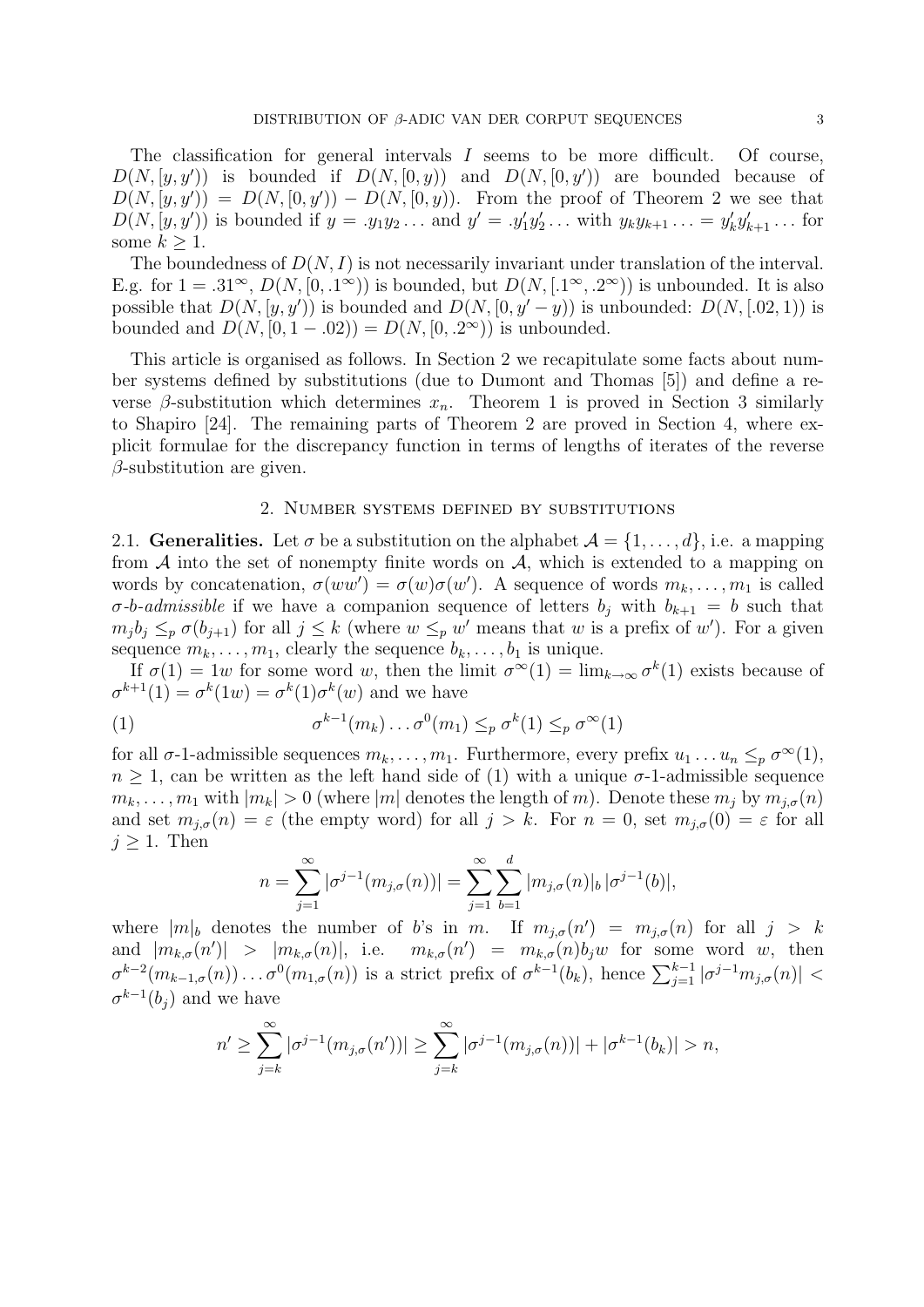thus

(2) 
$$
n < n'
$$
 if ...  $|m_{2,\sigma}(n)| |m_{1,\sigma}(n)| < ... |m_{2,\sigma}(n')| |m_{1,\sigma}(n')|$ 

2.2. β-substitution. If  $\beta$  is a Parry number, then the  $\beta$ -substitution  $\sigma$  is defined by

$$
\sigma(b) = \begin{cases}\n1^{a_b} (b+1) & \text{if } 1 \leq b < d \\
1^{a_d} & \text{if } b = d, 1 = a_1 \dots a_d \\
1^{a_d} (d-p+1) & \text{if } b = d, 1 = a_1 \dots a_{d-p} (a_{d-p+1} \dots a_d)^{\infty}\n\end{cases}
$$

(where  $1^{a_j}$  denotes the concatenation of  $a_j$  letters 1).

If we set  $G_k = |\sigma^k(1)|$  for all  $k \geq 0$ , then

$$
G_k = \sum_{j=1}^k a_j G_{k-j} + \begin{cases} 1 & \text{if } a_j = 0 \text{ for all } j > k \\ 0 & \text{else} \end{cases}
$$

(in particular  $G_k = \sum_{j=1}^d a_j G_{k-j}$  if  $1 = a_1 \dots a_d$  and  $k > d$ ) and

$$
n = \sum_{j=1}^{\infty} |m_{j,\sigma}(n)| |\sigma^{j-1}(1)| = \sum_{j=1}^{\infty} |m_{j,\sigma}(n)| G_{j-1}
$$

since the words  $m_{i,\sigma}(n)$  consist only of ones. Thus the  $|m_{i,\sigma}(n)|$  are the digits in the G-ary expansion of n with  $G = (G_i)_{i>0}$  and the  $\sigma$ -1-admissible sequences  $m_k, \ldots, m_1$  are exactly those sequences consisting only of ones with  $|m_j| \dots |m_1| 0^{\infty} < a_1 a_2 \dots$  for all  $j \leq k$ .

Example. If  $1 = .402$ , then

$$
\sigma(1) = 11112, \quad \sigma(2) = 3, \quad \sigma(3) = 11.
$$

An example of a  $\sigma$ -1-admissible sequence with  $k = 5$  is

$$
(m_5, b_5), \ldots, (m_1, b_1) = (11, 1), (1111, 2), (\varepsilon, 3), (\varepsilon, 1), (1, 1)
$$

which corresponds to

$$
n = |\sigma^{4}(11)\sigma^{3}(1111)\sigma^{2}(\varepsilon)\sigma(\varepsilon)1| = 2G_{4} + 4G_{3} + 1 = 1053.
$$

2.3. Reverse β-substitution. For a Parry number  $\beta$ , set  $t_1 = 0^\infty$  and let  $\{t_2, \ldots, t_{d+1}\}$ be the set of words  $\{a_j a_{j+1} \dots : j \geq 2\}$  with

$$
0^{\infty} = t_1 < t_2 < \cdots < t_d < t_{d+1} = a_1 a_2 \ldots
$$

For  $1 \leq b \leq d$  set

$$
\tau(b) = \begin{cases} u_0(b) \dots u_{a_1}(b) & \text{if } a_1 t_b < a_1 a_2 \dots \\ u_0(b) \dots u_{a_1-1}(b) & \text{else} \end{cases}
$$

with

$$
u_j(b) = b' \quad \text{if} \quad t_{b'} \leq j t_b < t_{b'+1}.
$$

We clearly have  $u_0(1) = 1$ , thus  $\tau^{\infty}(1)$  exists and every  $n \geq 1$  corresponds to a unique  $\tau$ -1-admissible sequence  $m_k, \ldots, m_1$  with  $|m_k| > 0$ .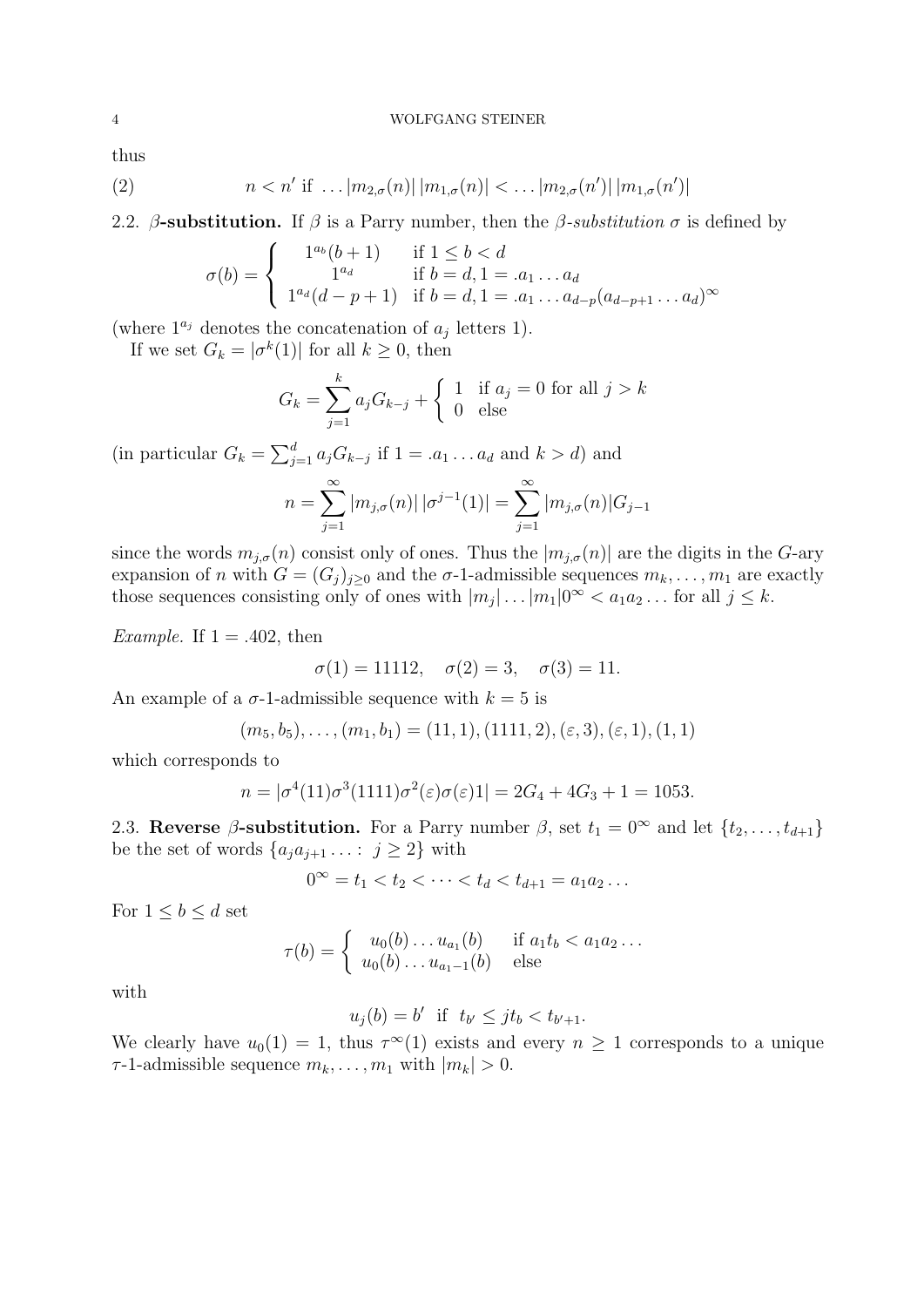The following example and proposition show (for  $b = 1$ ) that the possible sequences of "digits"  $|m_{j,\tau}(n)|$  are the same as for  $|m_{j,\sigma}(n)|$ , but in reversed order. Therefore we call  $\tau$ reverse β-substitution.

Example. For  $1 = .402$ , we have  $t_1 = 0^{\infty}$ ,  $t_2 = 020^{\infty}$ ,  $t_3 = 20^{\infty}$ ,  $t_4 = 4020^{\infty}$ , thus  $\tau(1) = 12333$ ,  $\tau(2) = 1233$ ,  $\tau(3) = 2233$ .

We have a  $\tau$ -1-admissible sequence with  $|m_5|...|m_1| = 10042$ ,

$$
(m_5, b_5), \ldots, (m_1, b_1) = (1, 2), (\varepsilon, 1), (\varepsilon, 1), (1233, 3), (22, 3)
$$

which corresponds to

$$
n = |\tau^{4}(1)\tau^{3}(\varepsilon)\tau^{2}(\varepsilon)\tau(1233)22| = G_{4} + 19 = 373.
$$

**Proposition 1.** Each  $\tau$ -b-admissible sequence  $m_k, \ldots, m_1$  satisfies

(3)  $|m_j|$  $|m_i| \dots | m_k| t_k < a_1 a_2 \dots$  for all  $j \leq k$ .

Conversely, for each sequence  $\epsilon_1 \ldots \epsilon_k$  with  $\epsilon_j \ldots \epsilon_k t_b < a_1 a_2 \ldots$  for all  $j \geq 1$ , we have a (unique)  $\tau$ -b-admissible sequence  $m_k, \ldots, m_1$  with  $|m_1| \ldots |m_k| = \epsilon_1 \ldots \epsilon_k$ .

*Proof.* Assume first that  $m_k, \ldots, m_1$  is  $\tau$ -b-admissible and let  $b_k, \ldots, b_1$  be its companion sequence  $(m_j b_j \leq_p \tau(b_{j+1}), b_{k+1} = b)$ . Assume further

$$
|m_j| \dots |m_{\ell-1}| = a_1 \dots a_{\ell-j}
$$
 and  $t_{b_\ell} < a_{\ell-j+1}a_{\ell-j+2} \dots$ 

(which is trivially true for  $j = \ell$ ). We have  $b_{\ell} = u_{|m_{\ell}|}(b_{\ell+1}),$  hence

$$
|m_{\ell}|t_{b_{\ell+1}} < t_{b_{\ell}+1} \leq a_{\ell-j+1}a_{\ell-j+2}\dots
$$

This implies  $|m_j| \dots |m_\ell| < a_1 \dots a_{\ell-j+1}$  or

$$
|m_j| \dots |m_\ell| = a_1 \dots a_{\ell-j+1}
$$
 and  $t_{b_{\ell+1}} < a_{\ell-j+2}a_{\ell-j+3} \dots$ 

In the latter case, we proceed inductively and obtain

$$
|m_j| \dots |m_k| t_{b_{k+1}} = |m_j| \dots |m_k| t_b < a_1 a_2 \dots
$$

Hence, (3) is proved.

For the converse, assume  $\epsilon_j \dots \epsilon_k t_b < a_1 a_2 \dots$  for all  $j \ge 1$  and

$$
t_{b_{\ell+1}} \leq \epsilon_{\ell+1} t_{b_{\ell+2}} \text{ for all } \ell \in \{j+1,\ldots,k\}
$$

(which is trivially true for  $j = k$ ). Then we have

$$
\epsilon_j t_{b_{j+1}} \leq \epsilon_j \epsilon_{j+1} t_{b_{j+2}} \leq \cdots \leq \epsilon_j \ldots \epsilon_k t_{b_{k+1}} = \epsilon_j \ldots \epsilon_k t_b < a_1 a_2 \ldots,
$$

thus  $b_j = u_{\epsilon_j}(b_{j+1})$  exists and  $m_j = u_0(b_{j+1}) \dots u_{\epsilon_j-1}(b_{j+1})$ . Furthermore, we have  $t_{b_j} \leq \epsilon_j t_{b_j+1}$  and obtain, by induction, a (unique)  $\tau$ -b-admissible sequence  $m_k, \ldots, m_1$ with  $|m_1| \dots |m_k| = \epsilon_1 \dots \epsilon_k$ .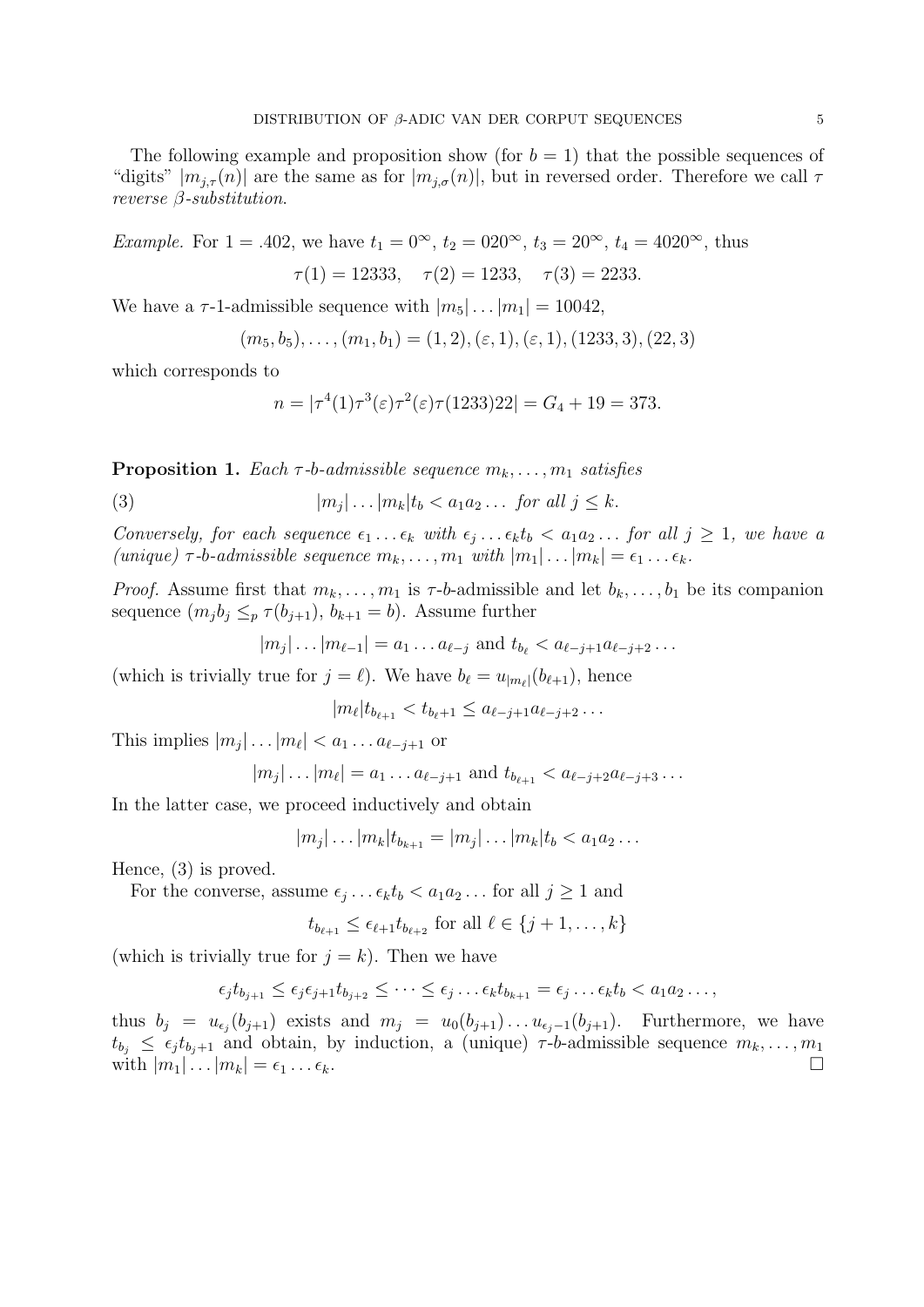By Proposition 1 ( $b = 1$ ), every finite  $\beta$ -expansion  $\epsilon_1 \dots \epsilon_k 0^\infty$  corresponds to some  $n <$  $|\tau^k(1)|$  such that  $\epsilon_1 \dots \epsilon_k = |m_{1,\tau}(n)| \dots |m_{k,\tau}(n)|$ . By (2), we have  $n < n'$  for  $n, n' < |\tau^k(1)|$ if

$$
\epsilon_k \ldots \epsilon_1 = |m_{k,\tau}(n)| \ldots |m_{1,\tau}(n)| < |m_{k,\tau}(n')| \ldots |m_{1,\tau}(n')| = \epsilon'_k \ldots \epsilon'_1.
$$

Therefore the β-adic van der Corput sequence is given by

$$
x_n = \sum_{j=1}^{\infty} |m_{j,\tau}(n)| \beta^{-j}.
$$

Note that we have  $|\tau^k(1)| = |\sigma^k(1)| = G_k$  for all  $k \geq 0$ .

## 3. Proof of Theorem 1

Let D be the set of all sequences  $(m_j, b_j)_{j \geq 1}$  of words  $m_j$  and letters  $b_j$  with  $m_j b_j \leq p$  $\tau(b_{j+1})$  for all  $j \geq 1$ . Set

$$
\delta((m_j, b_j)_{j \ge 1}, (m'_j, b'_j)_{j \ge 1}) = 1/k
$$

if  $(m_j, b_j) = (m'_j, b'_j)$  for all  $j < k$  and  $(m_j, b_j) \neq (m'_j, b'_j)$ . Then  $\mathcal D$  is a compact metric space with the metric  $\delta$ .

In order to extend the addition of 1 in the number system defined by  $\tau$ ,  $(m_{j,\tau}(n))_{j\geq 1} \mapsto$  $(m_{j,\tau}(n+1))_{j\geq 1}$ , define the successor function (or odometer or adic transformation) on  $\mathcal D$ by

$$
S((m_j, b_j)_{j \ge 1}) = (m'_j, b'_j)_{j \ge 1} \text{ with } (m'_j, b'_j) = \begin{cases} (m_j, b_j) & \text{if } j > k \\ (m_k b_k, b'_k) & \text{if } j = k \\ (\varepsilon, u_0(b'_{j+1})) & \text{if } j < k \end{cases}
$$

where  $k \geq 1$  is the smallest integer such that  $\tau(b_{k+1}) = m_k b_k b'_k w$  for some letter  $b'_k$  and some word w. If  $(m_j, b_j)_{j \geq 1}$  is a maximal sequence, i.e.  $m_k b_k = \tau(b_{k+1})$  for all  $k \geq 1$ , then let its successor be the (unique) minimal sequence  $(\varepsilon, 1), (\varepsilon, 1), \ldots$ 

If the maximal sequence is unique, then S is a homeomorphism and  $(D, S)$  is a transformation group, but in many cases the maximal sequence is not unique. In particular if  $a_2a_3\ldots > (a_1-1)^\infty$ , then every maximal sequence satisfies  $|m_j| = a_1$ ,  $|m_{j'}| = a_1 - 1$ for some  $j, j' \geq 1$ , and we obtain a different maximal sequence by shifting this sequence. Hence  $(D, S)$  is only a transformation semigroup.

Define a continuous function  $f : \mathcal{D} \to [0, 1)$  by

$$
f((m_j, b_j)_{j \ge 1}) = \sum_{j=1}^{\infty} |m_j| \beta^{-j}.
$$

Then we have  $x_n = f(S^n((\varepsilon, 1), (\varepsilon, 1), \ldots)).$  If S is invertible, then  $(x_0, x_1, \ldots)$  can be extended to a bisequence  $(x_n)_{n\in\mathbb{Z}}$  by this definition.

Let X denote the orbit closure of  $(x_0, x_1, \ldots)$  under the shift T, and define  $\varphi : \mathcal{D} \to X$ by

$$
(\varphi((m_j, b_j)_{j \ge 1}))_k = f(S^k((m_j, b_j)_{j \ge 1}))
$$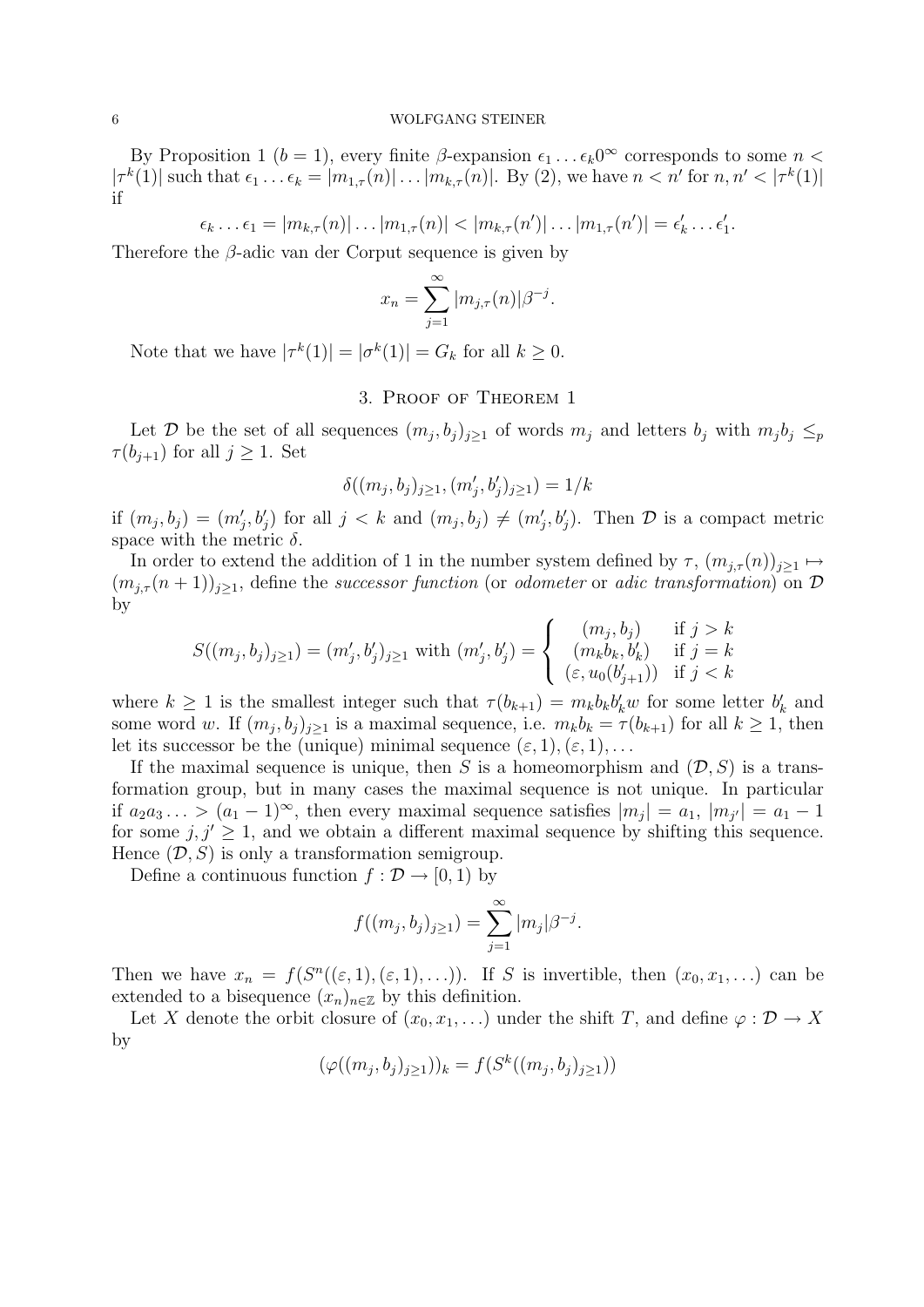Then  $\varphi$  is a homeomorphism and  $\varphi \circ S = T \circ \varphi$ . Hence the transformation (semi)group  $(X, T)$  is isomorphic to  $(D, S)$ . If S is invertible, then  $(X, T)$  is minimal by Theorem 2.2 of Shapiro [24] and we can apply Theorem 5.1 of this article, which states that  $\exp(2\pi i\lambda(I))$ is an eigenvalue of T and thus of S if  $D(N, I)$  is bounded. Lemma 1 shows that Shapiro's proof is valid for our transformation semigroup as well.

By Théorème 5.2 of Canterini and Siegel  $[2]$ , we have a continuous and surjective "desubstitution map"  $\Gamma : \Omega \to \mathcal{D}$ , where  $\Omega$  is the set of biinfinite words which have the same language as  $\tau^{\infty}(1)$ . Let  $\Delta$  be the shift on  $\Omega$ . By Théorème 5.1 of this article and since the minimal sequence in  $\mathcal D$  is unique, we have  $S \circ \Gamma = \Gamma \circ \Delta$ . Therefore the eigenvalues of S are a subset of the eigenvalues of ∆ and, by Proposition 5 of Ferenczi, Mauduit and Nogueira [9], these eigenvalues are of the form  $\exp(2\pi i y)$  with  $y \in \mathbb{Q}(\beta)$ , This concludes the proof of Theorem 1.

Remarks. Ferenczi, Mauduit and Nogueira [9] gave a more precise description of the set of eigenvalues of  $\Delta$  in their Proposition 4, which is too complicated to be cited here.

For more details on the spectrum of these dynamical systems, see Chapter 7.3 in Pytheas Fogg [17], but note that the result of [9] is cited uncorrectly: According to Theorem 7.3.28 of [17], the eigenvalues of  $\Delta$  associated with the trivial coboundary are in  $\exp(2\pi i \mathbb{Z}[\beta])$ , but  $\mathbb{Z}[\beta]$  should be  $\mathbb{Q}[\beta]$  and the condition on the coboundary is unnecessary. Nevertheless, the author considered the coboundary and showed that all reverse  $\beta$ -substitutions  $\tau$  have only the trivial coboundary, but the proof is rather lengthy and technical and therefore not given in this article.

**Lemma 1.** If  $D(N, I)$  is bounded, then  $\exp(2\pi i \lambda(I))$  is an eigenvalue of S.

Proof. Set

$$
g((m_j, b_j)_{j \ge 1}) = \chi_I \left( \sum_{j=1}^{\infty} |m_j| \beta^{-j} \right) - \lambda(I)
$$

where  $\chi_I$  denotes the indicator function of I. Let  $\omega = (m_j, b_j)_{j \geq 1}$  be a sequence with  $|m_1| |m_2| \dots = y_1 y_2 \dots$ , hence  $\sum_{j=0}^{N-1} g(S^j \omega) = D(N, I)$  is bounded. Set  $U(x, \eta) = (Sx, \eta +$  $g(x)$  for  $x \in \mathcal{D}, \eta \in \mathbb{R}$ . Then we have

$$
U^{k}(x, \eta) = \left(S^{k}x, \eta + \sum_{j=0}^{k-1} g(S^{j}x)\right).
$$

The positive semi-orbit  $\{U^k(\omega, 0) : k \geq 0\}$  is bounded and has therefore compact closure. Denote by  $M$  the set of limit points of this semi-orbit. Then  $M$  is nonempty, closed and invariant under U (NCI). It is easy to see that  $\{S^k x : k \geq 0\}$  is dense in D for all  $x \in \mathcal{D}$ . Since M is NCI, we must therefore have some point  $(x, \eta) \in M$  for all  $x \in \mathcal{D}$ .

Below we show that, for a given x, this  $\eta$  is unique, i.e.  $\eta = \eta(x)$ . Then the graph  $(x, \eta(x))$  is the compact set M, therefore  $\eta$  is continuous. Since  $U(x, \eta(x)) = (Sx, \eta(x))$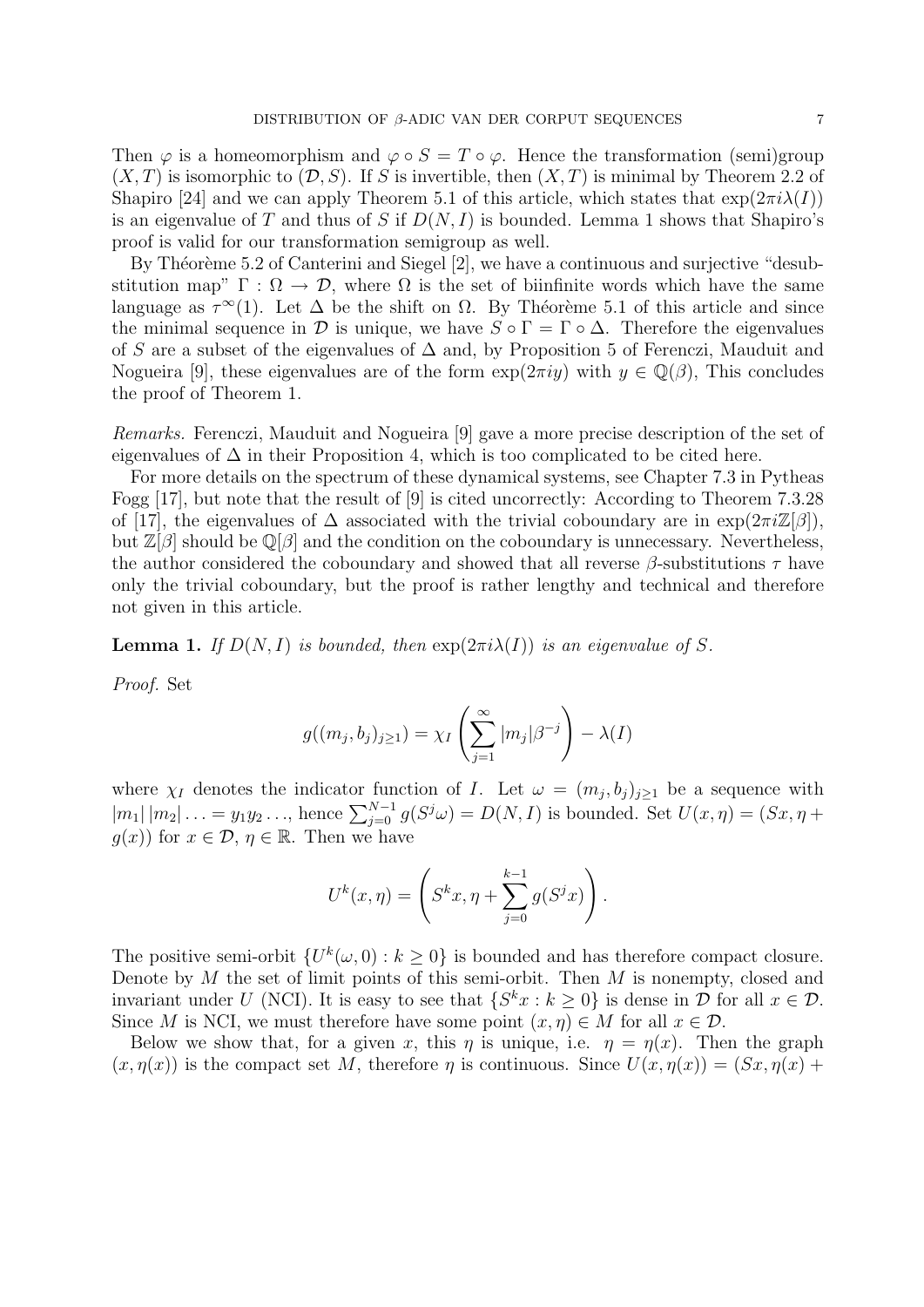$g(x)$ , we have

$$
\eta(Sx) = \eta(x) + g(x),
$$
  
 
$$
\exp(-2\pi i \lambda(I)) = \exp(2\pi i g(x)) = \exp(2\pi i \eta(Sx)) / \exp(2\pi i \eta(x)).
$$

Therefore  $K(x) = \exp(-2\pi i \eta(x))$  is a continuous function with

$$
K(Sx) = \exp(2\pi i \lambda(I))K(x)
$$

and  $\exp(2\pi i \lambda(I))$  is an eigenvalue of S.

To prove that  $\eta(x)$  is unique, we show first  $\eta(\omega) = 0$ . Suppose  $(\omega, \eta) \in M$ . Since M consists of limit points of  $\{U^k(\omega,0): k \geq 0\}$ , we have a sequence  $k_j \to \infty$  with

$$
\lim_{j\to\infty} U^{k_j}(\omega,0)=(\omega,\eta).
$$

This implies

$$
\lim_{j \to \infty} S^{k_j} \omega = \omega \text{ and } \lim_{j \to \infty} \sum_{i=0}^{k_j - 1} g(S^i \omega) = \eta,
$$

hence

$$
\lim_{j\to\infty} U^{k_j}(\omega,\eta) = \left(\lim_{j\to\infty} S^{k_j}\omega, \eta + \lim_{j\to\infty} \sum_{i=0}^{k_j-1} g(S^i\omega)\right) = (\omega, \eta + \eta).
$$

Since M is invariant, we have  $U^{k_j}(\omega, \eta) \in M$  for all j and, since M is closed,  $(\omega, 2\eta) \in M$ . Inductively we obtain  $(\omega, k\eta) \in M$  for all M, which implies  $\eta = 0$  since M is bounded.

Next suppose  $(x, \eta) \in M$  and  $(x, \eta') \in M$ . Since  $\{S^k x : k \geq 0\}$  is dense, we have some  $k_j \rightarrow \infty$  such that

$$
\lim_{j \to \infty} S^{k_j} x = \omega.
$$

Since M is compact, we can refine the sequence  $k_j$  so that the sequences  $U^{k_j}(x, \eta)$  and  $U^{k_j}(x, \eta')$  converge (to points in M). Since the first coordinate of the limit points is  $\omega$ , the second coordinate must be 0 for both points. Therefore

$$
\lim_{j \to \infty} \left( \eta + \sum_{\ell=0}^{k_j-1} g(S^{\ell} x) \right) = \lim_{j \to \infty} \left( \eta' + \sum_{\ell=0}^{k_j-1} g(S^{\ell} x) \right),
$$

hence  $\eta = \eta'$  and we have proved that  $\eta(x)$  is unique.

## 4. Proof of Theorem 2

Because of Theorem 1, we just have to consider  $y \in \mathbb{Q}(\beta)$  for Theorem 2, but first we compute formulae for the discrepancy function of arbitrary intervals  $[0, y)$ . Let  $A(N, I)$  =  $\#\{x_n \in I : 0 \le n < N\}$ . Then we have, for  $y = .y_1y_2...$ 

$$
D(N, [0, y)) = \sum_{k=1}^{\infty} (A(N, [y_1 \dots y_{k-1}, y_1 \dots y_k)) - Ny_k \beta^{-k}).
$$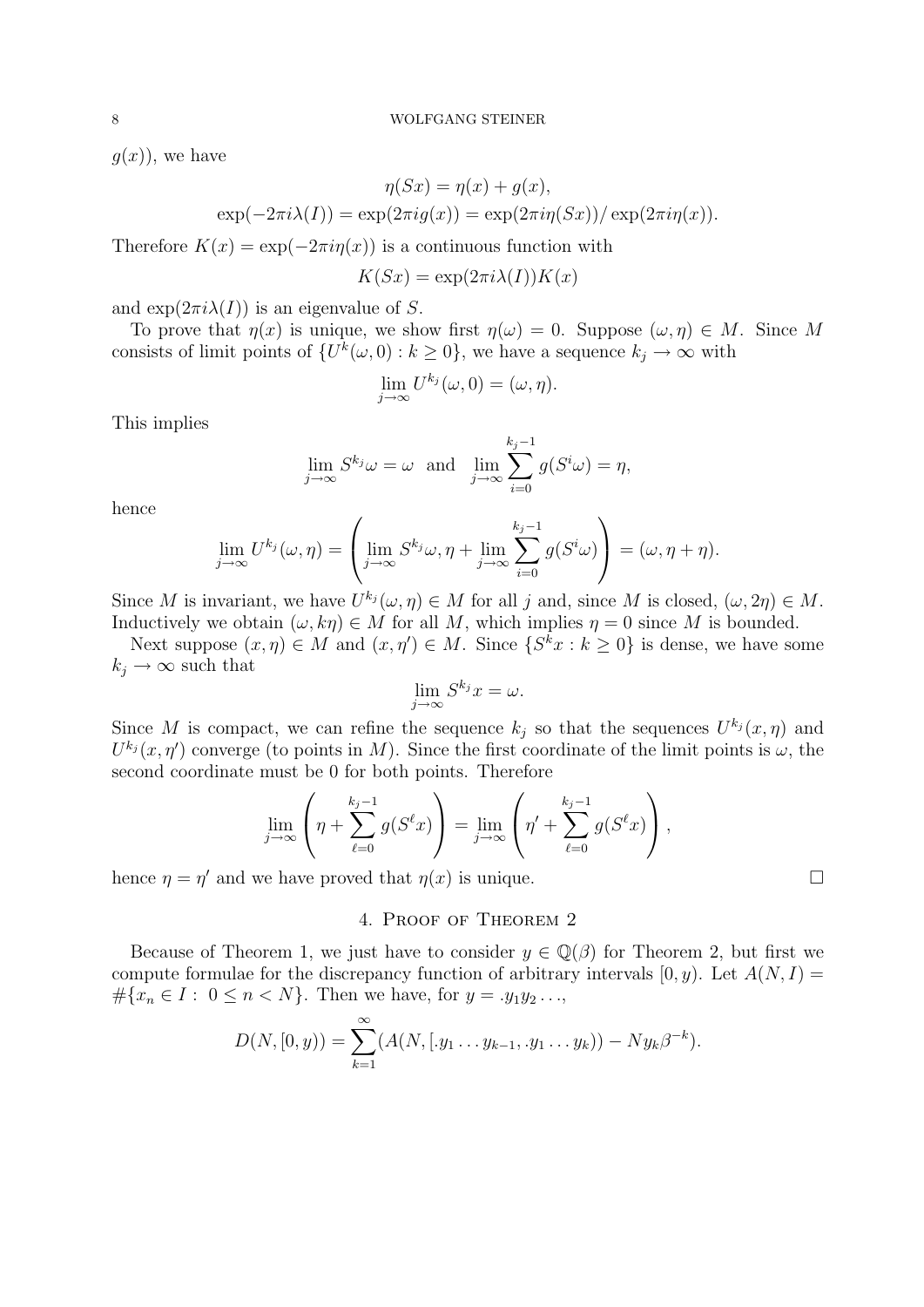Lemma 2. We have

$$
A(N, [.y_1 \ldots y_{k-1}, .y_1 \ldots y_k)) = y_k \sum_{\ell=k+1}^{\infty} \sum_{b=1}^d |m_{\ell, \tau}(N)|_b |\tau^{\ell-k-1}(b)| + \mu_k(N, y)
$$

with

$$
\mu_k(N, y) = \begin{cases}\ny_k & \text{if } |m_{k,\tau}(N)| \ge y_k \\
|m_{k,\tau}(N)| + 1 & \text{if } |m_{k,\tau}(N)| < y_k, \\
|m_{k-1,\tau}(N)| \dots |m_{1,\tau}(N)| > y_{k-1} \dots y_1 \\
|m_{k,\tau}(N)| & \text{else.}\n\end{cases}
$$

*Proof.* For  $G_L \leq N < G_{L+1}$ , we have

$$
\{(m_{1,\tau}(n), \ldots, m_{L,\tau}(n)) : 0 \le n < N\}
$$
\n
$$
= \bigcup_{\ell=1}^{L} \bigcup_{m:\,m \le \tau_{\ell} m_{\ell,\tau}(N)} \{(m_1, \ldots, m_{\ell-1}, m, m_{\ell+1,\tau}(N), \ldots, m_{L,\tau}(N)) : m_{\ell-1}, \ldots, m_1 \text{ is } \tau \text{-}b\text{-adm.}\}
$$

and  $x_n \in [y_1, \ldots, y_{k-1}, y_1, \ldots, y_k)$  if and only if

$$
|m_{1,\tau}(n)| \dots |m_{k-1,\tau}(n)| = y_1 \dots y_{k-1}, \ |m_{k,\tau}(n)| < y_k.
$$

Thus, for  $\ell > k$ , we have to count the  $\tau$ -b-admissible sequences  $m_{\ell-1}, \ldots, m_1$  with  $|m_1| \dots |m_{k-1}| = y_1 \dots y_{k-1}, |m_k| < y_k$ . By Proposition 1, every  $\tau$ -b-admissible sequence  $m_{\ell-1}, \ldots, m_{k+1}$  can be prolongated to such a sequence for all  $|m_k| < y_k$  because of

$$
|m_j| \dots |m_{\ell-1}| t_b < y_j \dots y_k \le a_1 a_2 \dots \text{ for } j \le k.
$$

Therefore we have  $y_k|\tau^{\ell-k-1}(b)|$  such sequences for every letter b in  $m_{\ell,\tau}(N)$ .

For  $\ell = k$ , we need  $|m| < |m_{k,\tau}(N)|$  and  $|m| < y_k$ . For each such  $|m|$  (and the corresponding b), there is one  $\tau$ -b-admissible sequence  $m_{k-1}, \ldots, m_1$  with  $|m_1| \ldots |m_{k-1}| = y_1 \ldots y_{k-1}$ . Thus, the contribution is  $\max(|m_{k,\tau}(N)|, y_k)$ .

Finally, for  $\ell < k$ , we need  $|m| = y_{\ell} < |m_{\ell,\tau}(N)|$ ,  $|m_{k,\tau}(N)| < y_k$  and  $|m_{\ell+1,\tau}(N)| \dots |m_{k-1,\tau}(N)| = y_{\ell+1} \dots y_{k-1}$ . Thus the contribution is 1 if  $|m_{k,\tau}(N)| < y_k$ ,  $|m_{k-1,\tau}(N)| \dots |m_{1,\tau}(N)| > y_{k-1} \dots y_1$  and 0 else.

The characteristic polynomial of the incidence matrix of the  $\beta$ -substitution  $\sigma$  is the  $\beta$ polynomial. Hence  $\sigma$  is of Pisot type (one eigenvalue is  $> 1$  and all other eigenvalues have modulus  $\langle 1 \rangle$  if and only if  $\beta$  is a Pisot number and the  $\beta$ -polynomial is irreducible. Since  $|\sigma^k(1)| = |\tau^k(1)|$  for all  $k \geq 0$ ,  $\beta$  is an eigenvalue of  $\tau$  as well. Furthermore,  $\tau$  is of Pisot type because the alphabet has the same size as the alphabet of  $\sigma$ . Hence we have some constants  $c_{b,j}$  and  $\rho < 1$  such that

$$
|\tau^{k}(b)| = c_{b,1}\beta^{k} + c_{b,2}\beta_{2}^{j} + \cdots + c_{b,d}\beta_{d}^{k} = c_{b,1}\beta^{k} + \mathcal{O}(\rho^{k}),
$$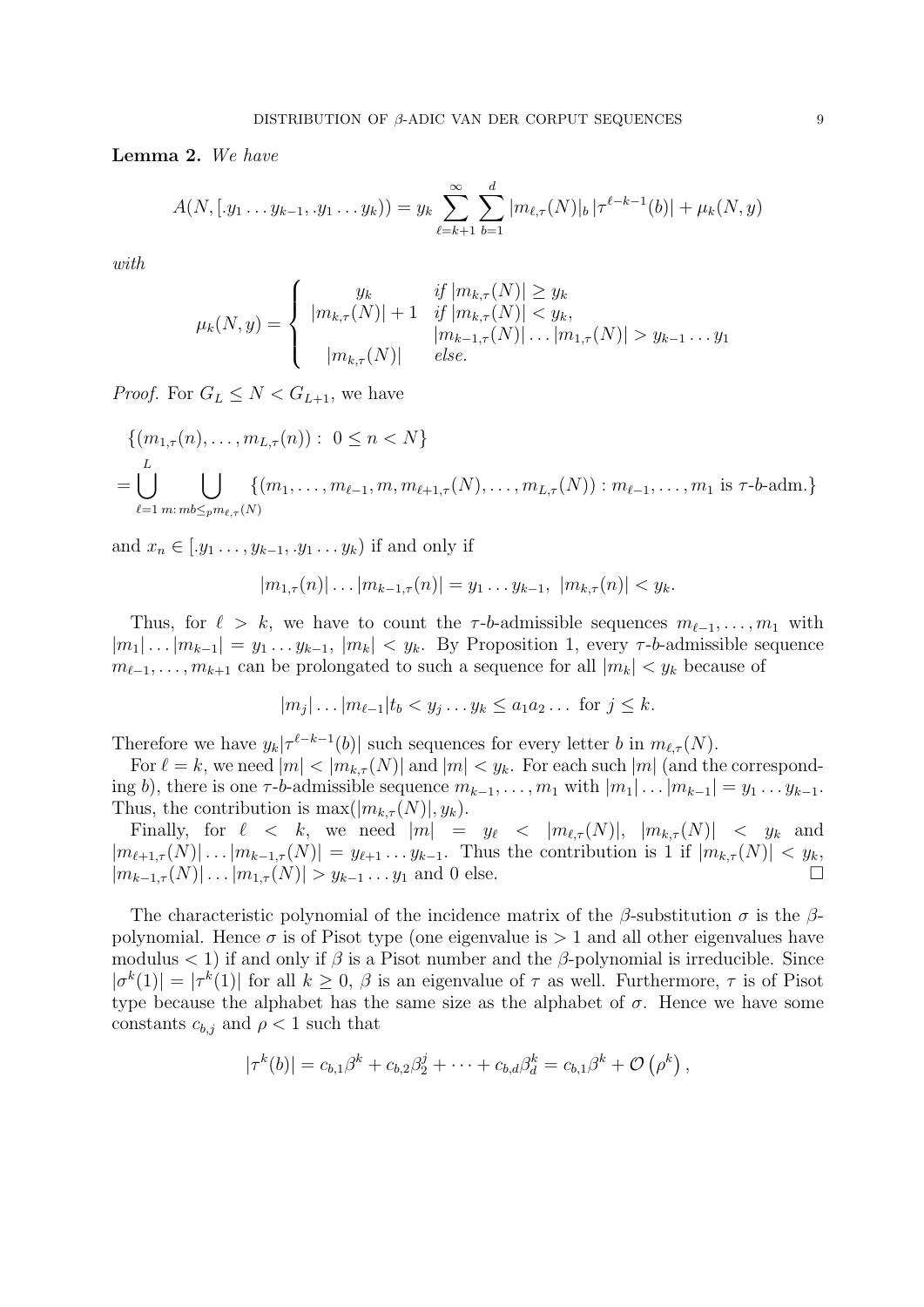where the  $\beta_j$ ,  $2 \leq j \leq d$  are the conjugates of  $\beta$ . Thus

$$
D(N, [0, y)) = \sum_{k=1}^{\infty} \left( y_k \sum_{\ell=k+1}^{\infty} \sum_{b=1}^{d} |m_{\ell, \tau}(N)|_b |\tau^{\ell-k-1}(b)| + \mu_k(N, y)
$$
  

$$
- y_k \sum_{\ell=1}^{\infty} \sum_{b=1}^{d} |m_{\ell, \tau}(N)|_b |\tau^{\ell-1}(b)| \beta^{-k} \right)
$$
  

$$
= \sum_{k=1}^{\infty} \left( y_k \sum_{\ell=k+1}^{\infty} \sum_{b=1}^{d} |m_{\ell, \tau}(N)|_b \sum_{j=2}^{d} c_{b,j} (\beta_j^{\ell-k-1} - \beta_j^{\ell-1} \beta^{-k}) + \mu_k(N, y)
$$
  

$$
- y_k \sum_{\ell=1}^{k} \sum_{b=1}^{d} |m_{\ell, \tau}(N)|_b (\left(c_{b,1} \beta^{\ell-1-k} + \sum_{j=2}^{d} \beta_j^{\ell-1} \beta^{-k}) \right) = \sum_{k=1}^{\infty} y_k \mathcal{O}(1)
$$

and

$$
D(N, [0, y)) = \sum_{\ell=1}^{\infty} \left( \sum_{b=1}^{d} |m_{\ell, \tau}(N)|_{b} \left( \sum_{k=1}^{\ell-1} y_{k} \sum_{j=2}^{d} c_{b,j} \left( \beta_{j}^{\ell-k-1} - \beta_{j}^{\ell-1} \beta^{-k} \right) \right) + \mu_{\ell}(N, y) - \sum_{b=1}^{d} |m_{\ell, \tau}(N)|_{b} \sum_{k=\ell}^{\infty} y_{k} \left( c_{b,1} \beta^{\ell-k-1} + \sum_{j=2}^{d} c_{b,j} \beta_{j}^{\ell-1} \beta^{-k} \right) \right)
$$
  

$$
= \sum_{\ell=1}^{\infty} \left( \mu_{\ell}(N, y) - \sum_{b=1}^{d} |m_{\ell, \tau}(N)|_{b} \left( c_{b,1} \sum_{k=\ell}^{\infty} y_{k} \beta^{\ell-k-1} - \sum_{j=2}^{d} c_{b,j} \sum_{k=1}^{\ell-1} y_{k} \beta_{j}^{\ell-k-1} \right) \right) + \mathcal{O}(1)
$$

By the above formulae, we easily see that  $D(N, [0, y))$  is bounded if  $y_k > 0$  for only finitely many  $k \geq 1$ . Now we consider  $y \in \mathbb{Q}(\beta)$ . Bertrand [1] and K. Schmidt [21] proved independently that the elements  $y \in \mathbb{Q}(\beta)$  are exactly those who have eventually periodic  $\beta$ -expansion. (See Rigo and Steiner [20] for an alternative proof including number systems defined by substitutions.) Furthermore, by the above formulae, a finite number of digits of the  $\beta$ -expansion of y as well as a shift of digits has no influence on the boundedness of  $D(N, [0, y))$ . Therefore we may assume that the β-expansion of y is purely periodic.

For  $y = .(y_1 \ldots y_q)^\infty$ , we have

$$
\sum_{k=\ell}^{\infty} y_k \beta^{\ell-k-1} = \frac{y_\ell \beta^{p-1} + \dots + y_{\ell+p-1}}{\beta^p - 1} = s_{\ell,d-1} \beta^{d-1} + \dots + s_{\ell,0} \beta^0 = P_\ell(\beta)
$$

for some  $s_{\ell,j} \in \mathbb{Q}$ . If we set  $y_k = y_{k+q}$  for  $k \leq 0$ , then we obtain

$$
\sum_{k=-\infty}^{\ell-1} y_k \beta_i^{\ell-k-1} = \frac{y_{\ell-p} \beta_i^{p-1} + \dots + y_{\ell-1}}{1 - \beta_i^p} = -P_{\ell}(\beta_i),
$$
  

$$
\gamma_{\ell}(b) = c_{b,1} \sum_{k=\ell}^{\infty} y_k \beta^{\ell-k-1} - \sum_{i=2}^d c_{b,i} \sum_{k=-\infty}^{\ell-1} y_k \beta_i^{\ell-k-1} = s_{\ell,d-1} |\tau^{d-1}(b)| + \dots + s_{\ell,0} |\tau^0(b)|
$$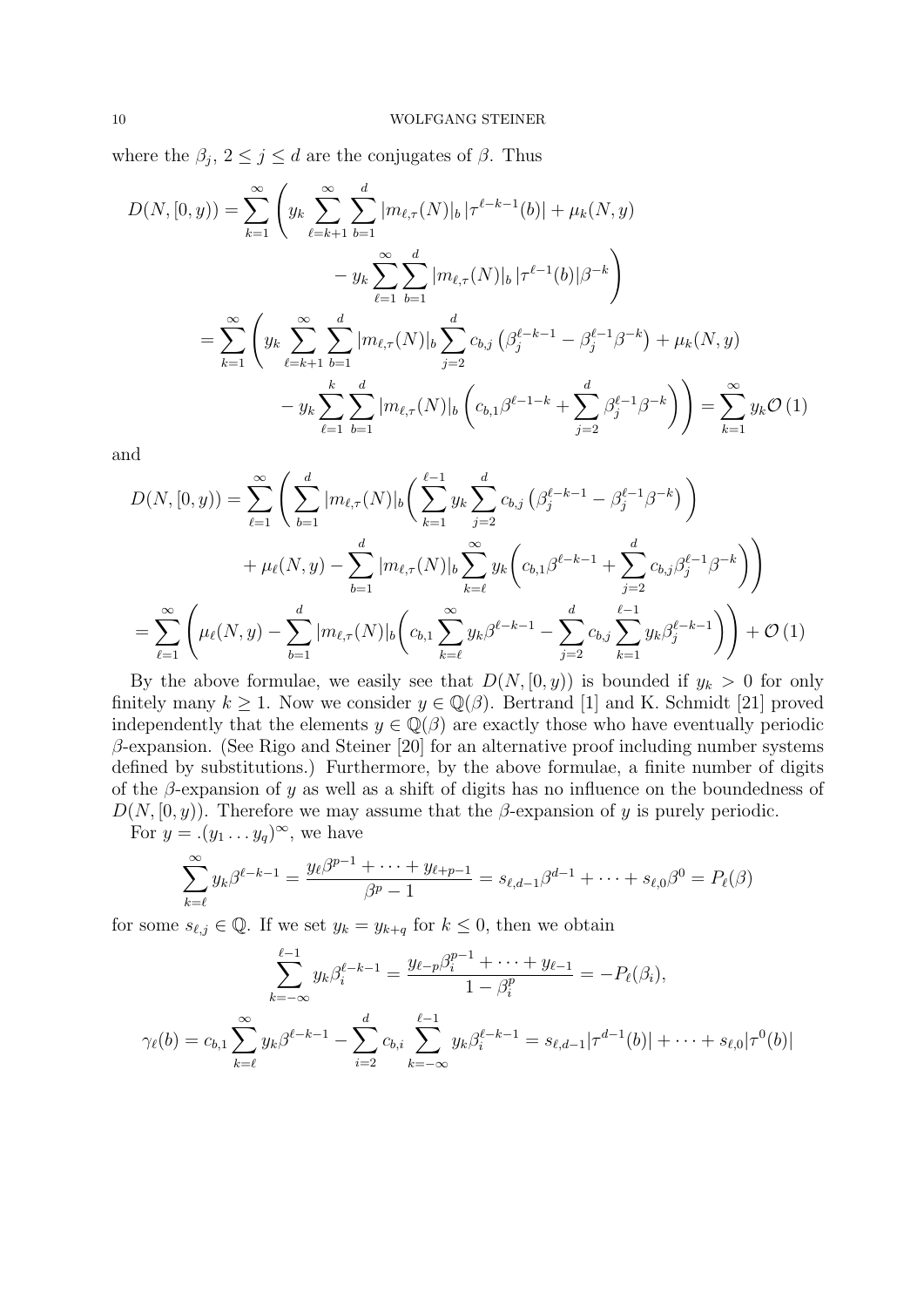and

$$
D(N, [0, y)) = \sum_{\ell=1}^{\infty} \left( \mu_{\ell}(N, y) - \gamma_{\ell}(m_{\ell, \tau}(N)) \right) + \mathcal{O}(1)
$$

by extending  $\gamma_{\ell}$  naturally on words,  $\gamma_{\ell}(w) = \sum_{b=1}^{d} |w|_b \gamma_{\ell}(b)$ .

We split the remaining part of the proof into two lemmata.

**Lemma 3.** If  $\beta$  is a Pisot number with irreducible  $\beta$ -polynomial, then  $D(N, [0, \ldots (a_{d-p+1} \ldots a_d)^\infty))$  is bounded.

Proof. We have

$$
\cdot y_{\ell}y_{\ell+1}\ldots = a_{d-p+\ell}a_{d-p+\ell+1}\ldots = \beta^{d-p+\ell-1} - a_1\beta^{d-p+\ell-2} - \ldots - a_{d-p+\ell-1}
$$

and, by Proposition 1, we easily see

$$
|\tau^{k}(b)| = a_1|\tau^{k-1}(b)| + \cdots + a_k|\tau^{0}(b)| + \begin{cases} 1 & \text{if } a_1 \ldots a_k t_k < a_1 a_2 \ldots \\ 0 & \text{else} \end{cases}
$$

for all  $k > 0$ , hence

$$
\gamma_{\ell}(b) = \begin{cases} 1 & \text{if } t_b < a_{d-p+\ell}a_{d-p+\ell+1} \dots \\ 0 & \text{else.} \end{cases}
$$

By definition, we have  $t_{u_i(b_{\ell+1})} \leq j t_{b_{\ell+1}} < t_{u_i(b_{\ell+1})+1}$ , therefore

$$
\gamma_{\ell}(u_j(b_{\ell+1})) = \begin{cases} 1 & \text{if } j t_{b_{\ell+1}} < a_{d-p+\ell} a_{d-p+\ell+1} \dots \\ 0 & \text{else.} \end{cases}
$$

With  $m_{\ell,\tau}(N) = u_0(b_{\ell+1})\ldots u_{|m_{\ell,\tau}(N)|-1}(b_{\ell+1}),$  we obtain

$$
\gamma_{\ell}(m_{\ell,\tau}(N)) = \begin{cases}\n|m_{\ell,\tau}(N)| & \text{if } |m_{\ell,\tau}(N)| \le a_{d-p+\ell} \\
a_{d-p+\ell} & \text{if } |m_{\ell,\tau}(N)| > a_{d-p+\ell}, \\
t_{b_{\ell+1}} \ge a_{d-p+\ell+1}a_{d-p+\ell+2} \dots \\
a_{d-p+\ell} + 1 & \text{else}\n\end{cases}
$$

and

$$
\Delta_{\ell} = \mu_{\ell}(N, \Delta_{d-p+1} \dots a_d)^{\infty}) - \gamma_{\ell}(m_{\ell,\tau}(N))
$$
\n
$$
= \begin{cases}\n-1 & \text{if } |m_{\ell,\tau}(N)| > a_{d-p+\ell}, t_{b_{\ell+1}} < a_{d-p+\ell+1}a_{d-p+\ell+2} \dots \\
1 & \text{if } |m_{\ell,\tau}(N)| < a_{d-p+\ell}, \\
m_{\ell-1,\tau}(N) \dots |m_{1,\tau}(N)| > a_{d-p+\ell-1} \dots a_{d-p+1} \\
0 & \text{else.} \n\end{cases}
$$

If  $\Delta_{\ell} = -1$ , then  $t_{b_{\ell+1}} < a_{d-p+\ell+1}a_{d-p+\ell+2} \dots$  and

$$
t_{b_{\ell+1}} \leq |m_{\ell+1,\tau}(N)|t_{b_{\ell+2}} < t_{b_{\ell+1}+1} \leq a_{d-p+\ell+1}a_{d-p+\ell+2}\ldots
$$

implies either  $|m_{\ell+1,\tau}(N)| < a_{d-p+\ell+1}$ , thus  $\Delta_{\ell+1} = 1$ , or

$$
|m_{\ell+1,\tau}(N)| = a_{d-p+\ell+1}, t_{b_{\ell+2}} < a_{d-p+\ell+2}a_{d-p+\ell+3} \dots \text{ and } \Delta_{\ell+1} = 0.
$$

Inductively, we obtain some  $k > \ell$  such that  $\Delta_{\ell+1} = \cdots = \Delta_{k-1} = 0$  and  $\Delta_k = 1$ .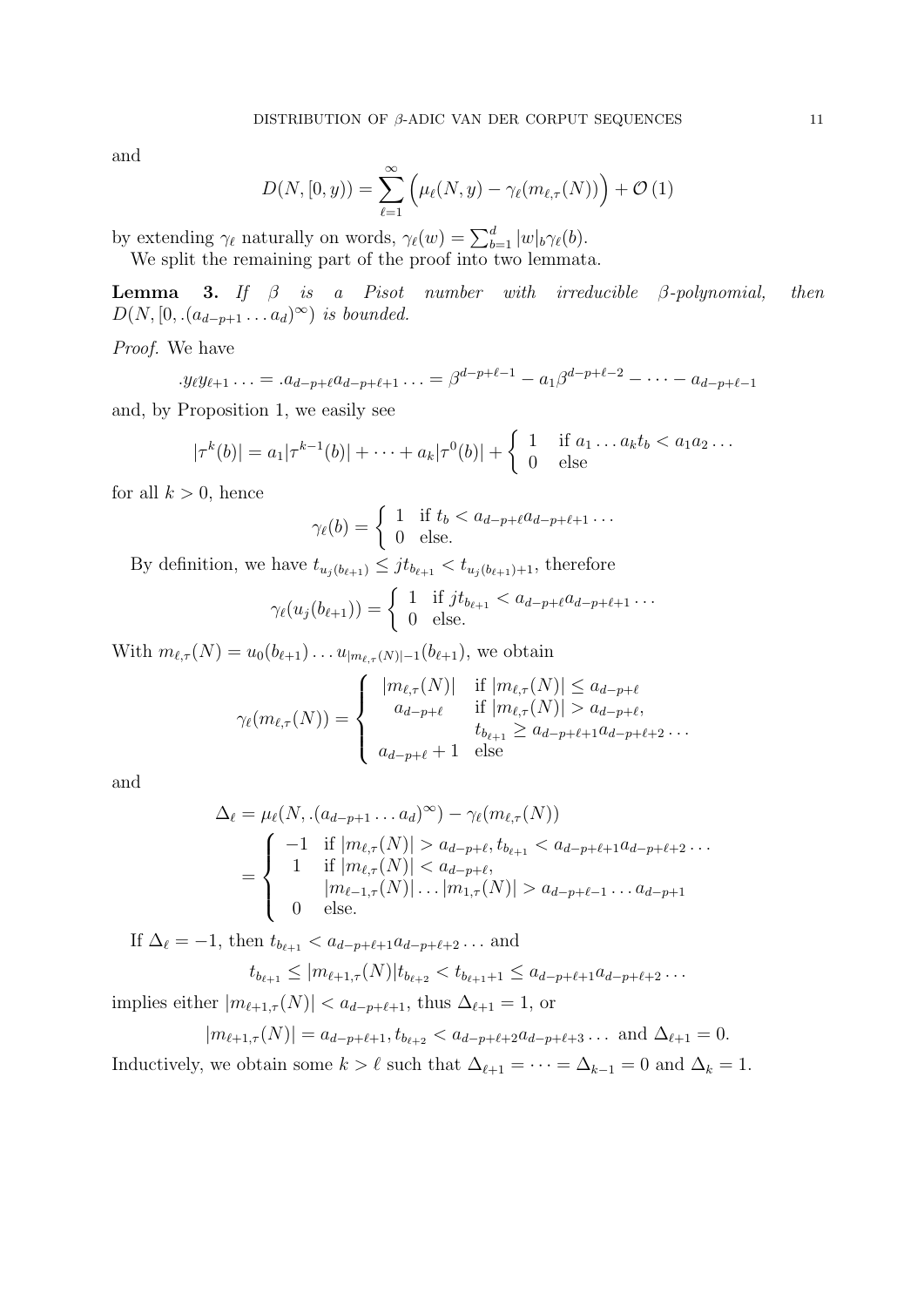If  $\Delta_{\ell} = 1$ , then  $|m_{\ell-1,\tau}(N)| \dots |m_{1,\tau}(N)| > a_{d-p+\ell-1} \dots a_{d-p+1}$  implies either  $|m_{\ell-1,\tau}(N)| > a_{d-p+\ell-1}$  and  $t_{b_\ell} \le |m_{\ell,\tau}(N)| t_{b_{\ell+1}} < a_{d-p+\ell}$ ,

thus  $\Delta_{\ell-1} = -1$ , or

 $|m_{\ell-1,\tau}(N)| = a_{d-p+\ell-1}, |m_{\ell-2,\tau}(N)| \ldots |m_{1,\tau}(N)| > a_{d-p+\ell-2} \ldots a_{d-p+1}$ 

and  $\Delta_{\ell-1} = 0$ . Inductively, we obtain some  $k < \ell$  such that  $\Delta_k = -1$  and  $\Delta_{k+1} = \cdots =$  $\Delta_{\ell-1} = 0.$ 

Therefore we have  $\sum_{\ell=1}^{\infty} \Delta_{\ell} = 0$  and the discrepancy function is bounded.

 $D(N, [0, \ldots (a_{d-p+j} \ldots a_d a_{d-p+1} \ldots a_{d-p+j-1})^{\infty}), 1 < j \le p$ , is bounded as well because a shift of digits does not change the boundedness.

**Lemma 4.** If  $D(N, [0, y))$  is bounded and  $y \neq 0$  has purely periodic β-expansion, then the expansion of 1 is eventually periodic and  $y = a_L a_{L+1} \dots$  for some  $L > d - p$ .

*Proof.* Let the  $\beta$ -expansion of y be  $y_1y_2 \ldots = (y_1 \ldots y_q)^\infty$ . Consider sequences of integers  $N_K$  given by

$$
(m_{1,\tau}(N_K), m_{2,\tau}(N_K), \ldots) = ((m_1, \ldots, m_{Jq})^K, \varepsilon, \varepsilon, \ldots)
$$

with  $m_{\ell+1} = \cdots = m_{Jq} = \varepsilon$  for some  $\ell \geq 1, J \geq 1$  such that  $b_{\ell+1} = 1$  and  $y_{\ell+1} \ldots y_{Jq} >$ 0 . . . 0. For these sequences, we have

$$
\mu_{j+kJq}(N_K, y) = \mu_j(N_K, y), \ \gamma_{j+kJq}(m_{j+kJq,\tau}(N_K)) = \gamma_j(m_j)
$$

for all  $j \leq Jq$ ,  $k < K$ . Thus  $D(N_K, [0, y))$  is bounded if and only if

$$
\sum_{j=1}^{Jq} (\mu_j(N_1, y) - \gamma_j(m_j)) = 0
$$

Let furthermore  $m_1 = \cdots = m_{k-1} = \varepsilon$  for some  $k \in \{1, \ldots, \ell\}$ , hence  $\mu_i(N_1, y) = \gamma_i(m_i)$ for all  $j < k$ . Consider simultaneously integers  $N'_K$  with  $m'_k = \varepsilon$  and  $m'_j = m_j$  for all  $j \neq k$ . Then we have  $\mu_j(N'_1, y) = \gamma_j(m'_j) = 0$  for all  $j < k$ ,  $\gamma_j(m'_j) = \gamma_j(m_j)$  for all  $j > k$  and

$$
\sum_{j=k+1}^{Jq} \mu_j(N_1, y) = \sum_{j=k+1}^{Jq} \mu_j(N'_1, y) + \begin{cases} 1 & \text{if } |m_k| > y_k, \\ 0 & |m_{k+1}| \dots |m_{Jq}| < y_{k+1} \dots y_{Jq} \\ 0 & \text{else,} \end{cases}
$$

thus

$$
\gamma_k(m_k) - \mu_k(N_1, y) = \sum_{j=k+1}^{Jq} (\mu_j(N_1, y) - \gamma_j(m_j))
$$
  
= 
$$
\begin{cases} 1 & \text{if } |m_k| > y_k, |m_{k+1}| \dots |m_\ell| \le y_{k+1} \dots y_\ell \\ 0 & \text{else} \end{cases}
$$

and

$$
\gamma_k(m_k) = \begin{cases}\n|m_k| & \text{if } |m_k| \leq y_k \\
y_k & \text{if } |m_k| > y_k, |m_{k+1}| \dots |m_\ell| > y_{k+1} \dots y_\ell \\
y_k + 1 & \text{else.} \n\end{cases}
$$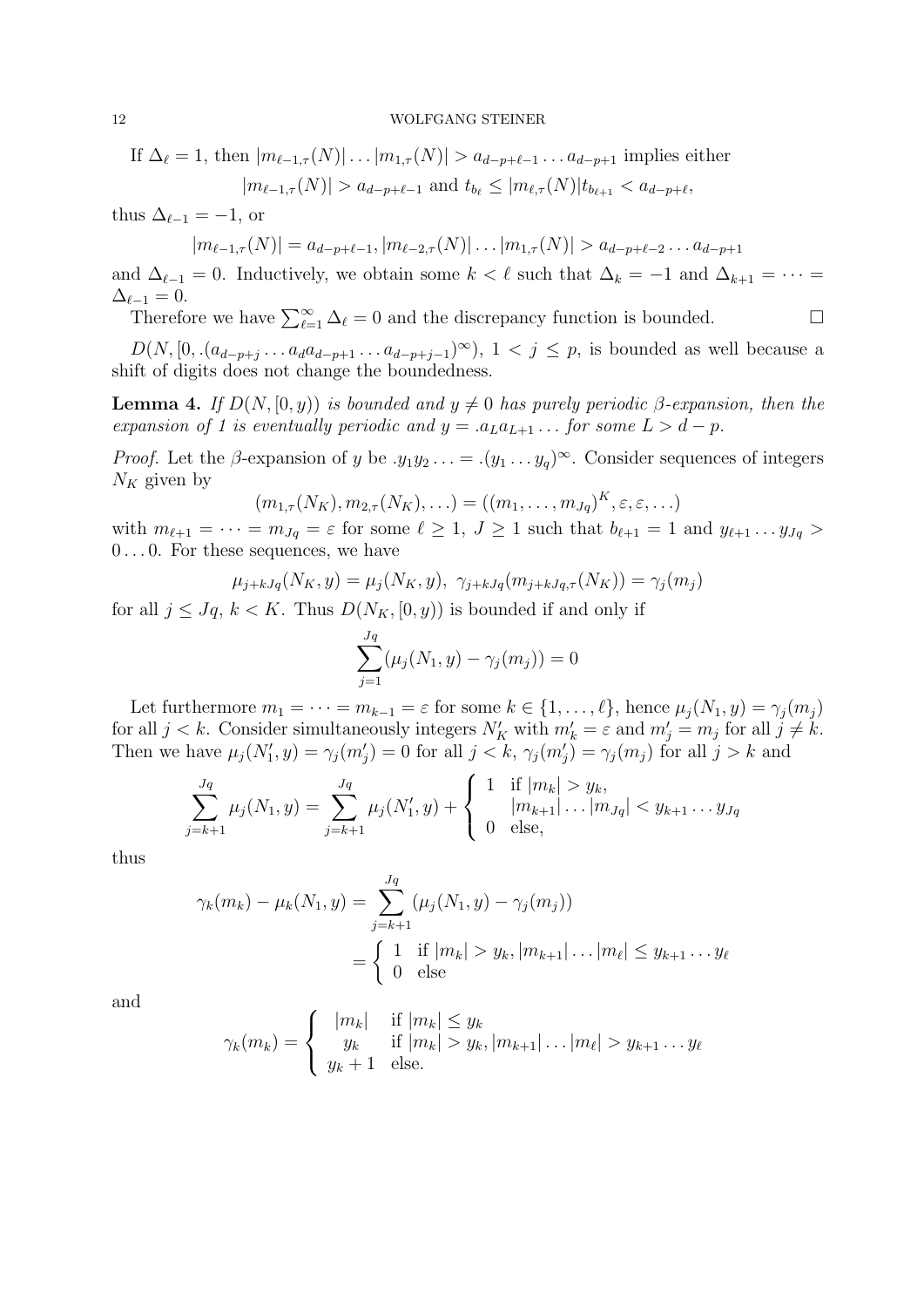If  $m_k b_k <_p \tau(b_{k+1})$ , then  $m_\ell, \ldots, m_{k+1}, m_k b_k$  is a  $\tau$ -1-admissible sequence and we obtain

(4) 
$$
\gamma_k(b_k) = \gamma_k(m_k b_k) - \gamma_k(m_k) = \begin{cases} 1 & \text{if } |m_k| \dots |m_\ell| \leq y_k \dots y_\ell \\ 0 & \text{else,} \end{cases}
$$

in particular  $\gamma_k(1) = 1$  for all  $k \geq 1$  (with  $k = \ell, m_k = \varepsilon$ ).

If  $m_k b_k = \tau(b_{k+1})$ , consider

$$
y_{k+1}y_{k+2}\ldots = \beta \times y_ky_{k+1}\ldots - y_k = s_{k,d-1}\beta^d + \cdots + s_{k,0}\beta - y_k,
$$

hence

$$
\gamma_{k+1}(b_{k+1}) = s_{k,d-1}|\tau^d(b_{k+1})| + \dots + s_{k,0}|\tau(b_{k+1})| - y_k
$$
  
=  $s_{k,d-1}|\tau^{d-1}(m_k b_k)| + \dots + s_{1,0}|m_k b_k| - y_k = \gamma_k(m_k) + \gamma_k(b_k) - y_k$   
=  $\gamma_k(b_k) + \begin{cases} -1 & \text{if } |m_k| < y_k \text{ (i.e. } |m_k| = a_1 - 1, y_k = a_1) \\ 0 & \text{if } |m_k| = y_k \text{ or } |m_k| > y_k, |m_{k+1}| \dots |m_\ell| > y_{k+1} \dots y_\ell \\ 1 & \text{else.} \end{cases}$ 

In case  $|m_k| = |\tau(b_{k+1})| - 1 = a_1 - 1$ ,  $y_k = a_1$ , we have  $a_1 t_{b_{k+1}} \ge a_1 a_2 \ldots$ ,  $y_{k+1}y_{k+2} \ldots$   $\langle a_2 a_3 \ldots \rangle$  and  $t_{b_{k+1}} \leq |m_{k+1}|t_{b_{k+2}} \leq \cdots \leq |m_{k+1}| \ldots |m_{\ell}|0^{\infty}$ , hence  $|m_{k+1}| \dots |m_{\ell}| \ge a_2 \dots a_{\ell-k+1} \ge y_{k+1} \dots y_{\ell}$ . One of these inequalities is strict because  $t_{b_{k+1}} = |m_{k+1}| \dots |m_{\ell}| 0^{\infty} = a_2 \dots a_{\ell-k+1} 0^{\infty}$  implies  $|m_{k+1}| \dots |m_{\ell}| = a_2 \dots a_d 0^{\ell-k-d+1} >$  $y_{k+1} \dots y_{\ell}$ . Therefore we have, for all  $b_k, b_{k+1}$ ,

$$
\gamma_k(b_k) - \gamma_{k+1}(b_{k+1}) = \begin{cases} 1 & \text{if } |m_k| \dots |m_\ell| \le y_k \dots y_\ell, |m_{k+1}| \dots |m_\ell| > y_{k+1} \dots y_\ell \\ -1 & \text{if } |m_k| \dots |m_\ell| > y_k \dots y_\ell, |m_{k+1}| \dots |m_\ell| \le y_{k+1} \dots y_\ell \\ 0 & \text{else.} \end{cases}
$$

and, with  $\gamma_{\ell+1}(b_{\ell+1}) = \gamma_{\ell+1}(1) = 1$ , (4) holds for all  $m_k, b_k$ .

Now, let  $k = 1$  and  $m_\ell, \ldots, m_1$  and  $m'_\ell, \ldots, m'_1$  be  $\tau$ -1-admissible sequences with companion sequences  $b_\ell, \ldots, b_1$  and  $b'_\ell, \ldots, b'_1$ . If  $b_1 < b'_1$ , then we have  $|m_1|t_{b_2} < t_{b_1+1} \le$  $t_{b'_1} \leq |m'_1| t_{b'_2}$ , thus either  $|m_1| < |m'_1|$  or  $|m_1| = |m'_1|$ ,  $b_2 < b'_2$ . Inductively, we obtain  $|m_1| \ldots |m_\ell| < |m'_1| \ldots |m'_\ell|$  and  $\gamma_1(b_1) \ge \gamma_1(b'_1)$ . Therefore we have some  $b' \ge 2$  such that

$$
\gamma_1(b) = \begin{cases} 1 & \text{if } b < b' \\ 0 & \text{else.} \end{cases}
$$

Finally, consider the system of linear equations

$$
s_{1,d-1}|\tau^{d-1}(b)| + \dots + s_{1,0}|\tau^0(b)| = \begin{cases} 1 & \text{if } b < b' \\ 0 & \text{else} \end{cases}
$$

for  $1 \leq b \leq d$ . We have  $t_{b'} = a_L a_{L+1} \dots$  for some  $L \geq 2$ . Then, by the proof of Lemma 3,  $(s_{1,d-1},...,s_{1,0}) = (0,...,0,1,-a_1,...,-a_{L-1})$  is a solution of this system, i.e.  $y = a_L a_{L+1} \dots$  To show that these solutions are unique, consider linear combinations of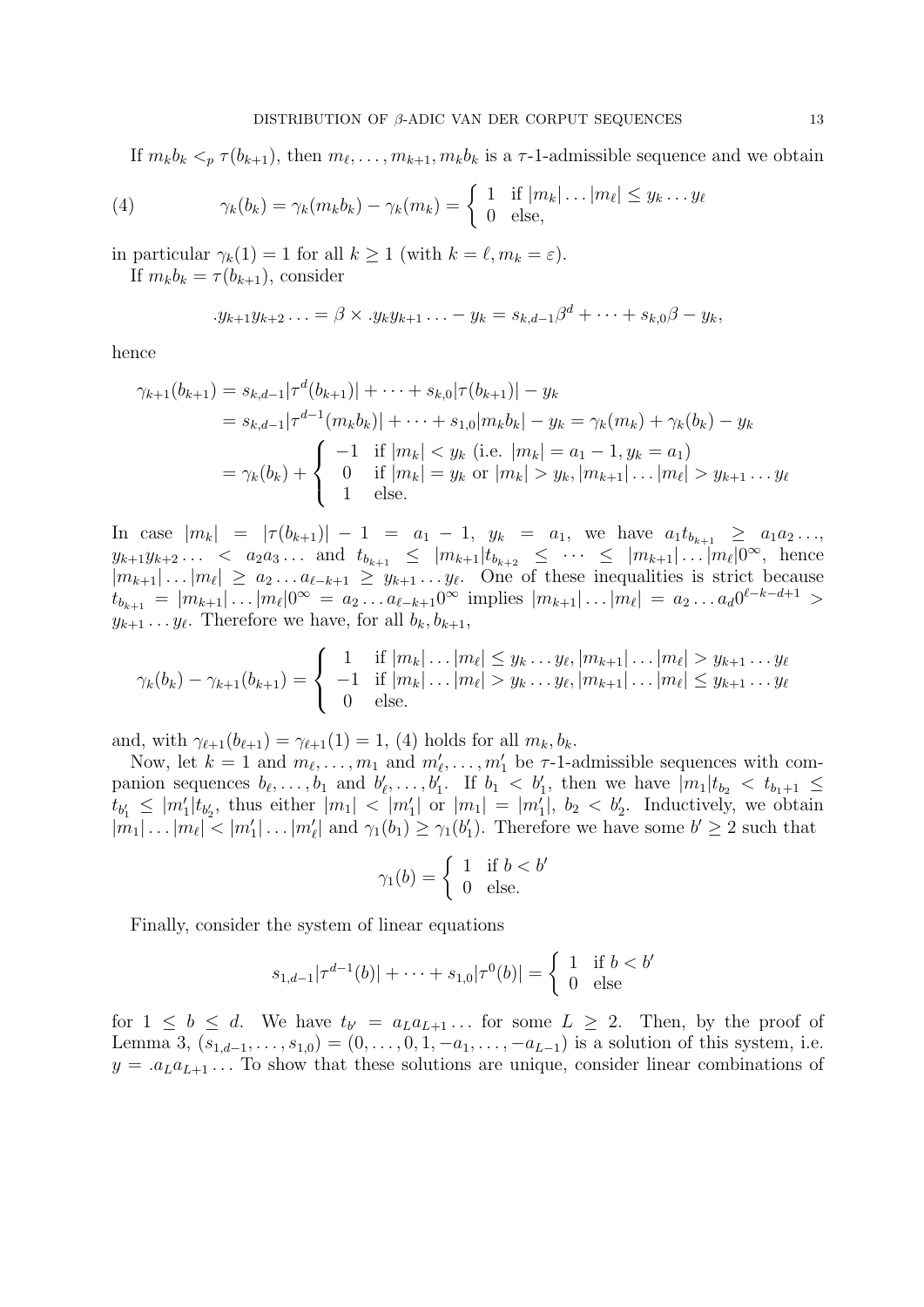the column vectors  $(|\tau^{\ell}(1)|, \ldots, |\tau^{\ell}(d)|)^{T}$  (over  $\mathbb{Q}$ ). We have, with  $\beta_1 = \beta$ ,

$$
\sum_{\ell=0}^{d-1} r_{\ell} \binom{|\tau^{\ell}(1)|}{|\tau^{\ell}(d)|} = \sum_{\ell=0}^{d-1} r_{\ell} M^{\ell} \binom{1}{1} = \sum_{\ell=0}^{d-1} r_{\ell} \sum_{j=1}^{d} v_{j} \beta_{j}^{\ell} \mathbf{e}_{j} = \sum_{j=1}^{d} v_{j} \mathbf{e}_{j} \sum_{\ell=0}^{d-1} r_{\ell} \beta_{j}^{\ell},
$$

where M is the incidence matrix of  $\tau$ ,  $M = (|\tau(b)|_c)_{1 \leq b,c \leq d}$ , and the  $e_j$ ,  $1 \leq j \leq d$ , are right eigenvectors of M to the eigenvalues  $\beta_j$ . If  $r_\ell \in \mathbb{Q}$ , then all  $r_\ell$  must be zero, hence the vectors  $(|\tau^{\ell}(1)|, \ldots, |\tau^{\ell}(d)|)$ ,  $0 \leq \ell < d$ , are linearly independent and the system of linear equations has a unique solution.

To conclude the proof of the lemma, note that  $a_L a_{L+1} \dots$  is purely periodic if and only if  $L > d - p$ . □

Acknowledgements. I want to thank Klaus Scheicher for bringing my attention to this subject and for many fruitful discussions.

### **REFERENCES**

- [1] Bertrand A (1977) Développements en base de Pisot et répartition modulo 1. C R Acad Sci, Paris, Sér A 285: 419–421
- [2] Canterini V, Siegel A (2001) Automate des préfixes-suffixes associé à une substitution primitive. J Théor Nombres Bordx 13: 353-369
- [3] Drmota M, Larcher G, Pillichshammer F (to appear) Precise distribution properties of the van der Corput sequence and related sequences. Manuscr Math
- [4] Drmota D, Tichy R F (1998) Sequences, Discrepancies and Applications. Lecture Notes in Mathematics, vol 1651. Berlin: Springer
- [5] Dumont J-M, Thomas A (1989) Systèmes de numération et fonctions fractales relatifs aux substitutions. Theoret Comput Sci 65: 153–169
- [6] Faure H (1983) Étude des restes pour les suites de van der Corput généralisées. J Number Theory 16: 376–394
- [7] Faure H (2005) Discrepancy and diaphony of digital (0,1)-sequences in prime base. Acta Arith 117: 125–148
- [8] Ferenczi S (1992) Bounded remainder sets. Acta Arith 61: 319–326.
- [9] Ferenczi S, Mauduit S, Nogueira A (1996) Substitution dynamical systems: Algebraic characterization of eigenvalues. Ann Sci Éc Norm Supér, IV Sér 29: 519–533
- [10] Hecke E (1921) Analytische Funktionen und die Verteilung von Zahlen mod. eins. Abh Math Sem Univ Hamburg 1: 54–76.
- [11] Hellekalek P (1980) On regularities of the distribution of special sequences. Monatsh Math 90: 291– 295
- [12] Hellekalek P (1984) Regularities in the distribution of special sequences. J Number Theory 18: 41–55
- [13] Kesten H (1966) On a conjecture of Erdős and Szüsz related to uniform distribution mod 1. Acta Arith 12: 193–212
- [14] Liardet P (1987) Regularities of distribution. Compos Math 61: 267–293
- [15] Ninomiya S (1998) Constructing a new class of low-discrepancy sequences by using the β-adic transformation. Math Comput Simulation 47: 403–418
- [16] Parry P (1960) On the β-expansions of real numbers. Acta Math Acad Sci Hung 11: 401–416
- [17] Pytheas Fogg N (2002) Substitutions in dynamics, arithmetics and combinatorics. Berth´e V, Ferenczi S, Mauduit S, Siegel A (eds). Lecture Notes in Mathematics, vol 1794. Berlin: Springer